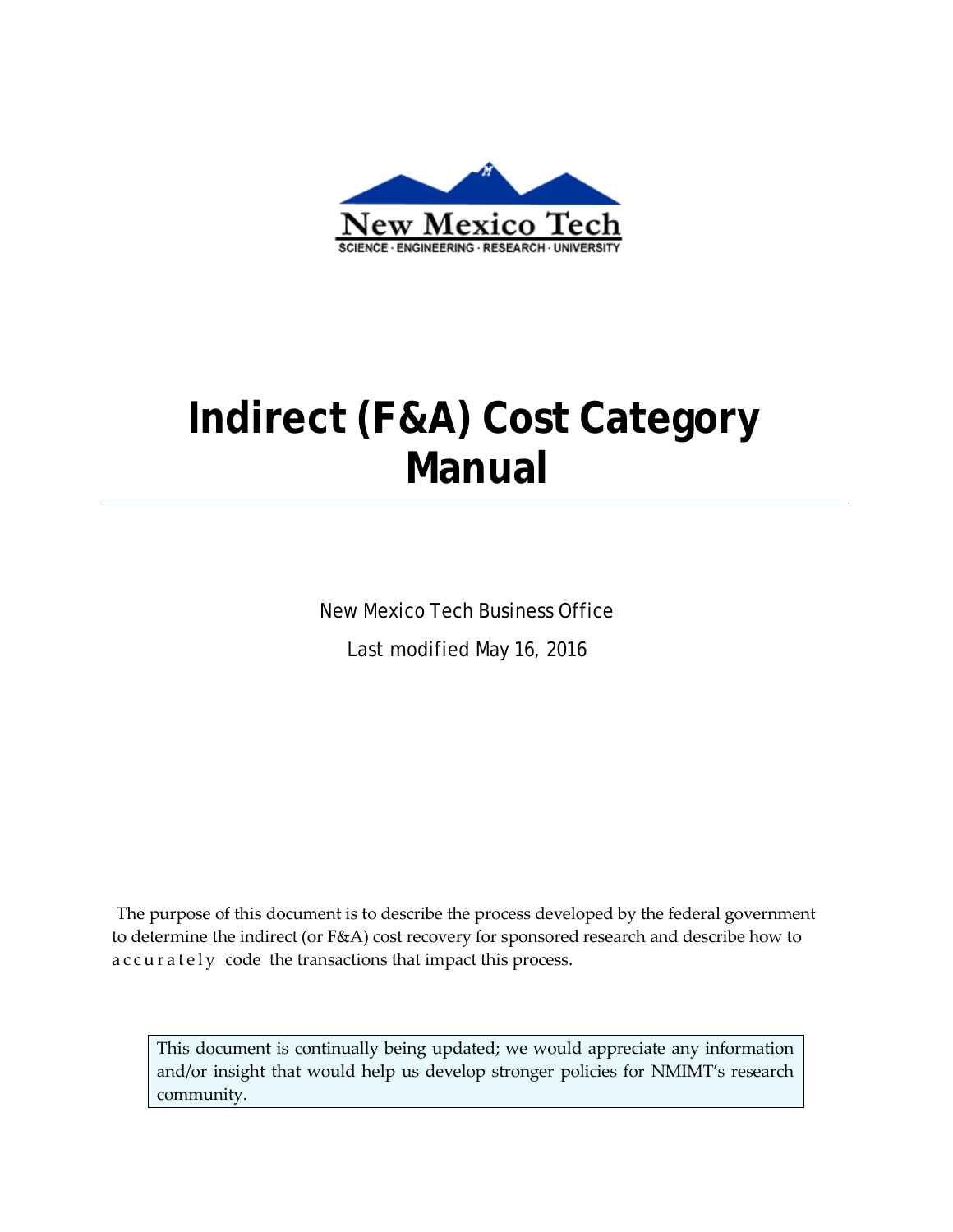# **Table of Contents**

| I.              |                                                                         |  |
|-----------------|-------------------------------------------------------------------------|--|
| II.             | Facilities and Administration Cost Components - F&A Cost Pools 4        |  |
| A.              |                                                                         |  |
|                 | $a$ .                                                                   |  |
|                 | $b_{\cdot}$                                                             |  |
|                 | c.                                                                      |  |
|                 | d.                                                                      |  |
|                 | e.                                                                      |  |
| <b>B.</b>       |                                                                         |  |
|                 | $\mathfrak{a}$ .                                                        |  |
|                 | b.                                                                      |  |
|                 | $\mathcal{C}$ .                                                         |  |
|                 | d.                                                                      |  |
| III.            |                                                                         |  |
| А.              |                                                                         |  |
| B.              |                                                                         |  |
| C.              |                                                                         |  |
| IV.             |                                                                         |  |
| А.              |                                                                         |  |
| <b>B.</b>       |                                                                         |  |
| $\mathsf{C}$ .  |                                                                         |  |
| D.              |                                                                         |  |
| V.              |                                                                         |  |
| A.              |                                                                         |  |
| VI.             |                                                                         |  |
|                 |                                                                         |  |
| VII.            | Facility and Administrative Cost Rate and Recovery Responsibilities  15 |  |
| А.              |                                                                         |  |
| <b>B.</b><br>Ċ. |                                                                         |  |
| D.              |                                                                         |  |
|                 |                                                                         |  |
| А.              |                                                                         |  |
| <b>B.</b>       |                                                                         |  |
| IX.             |                                                                         |  |
| X.              |                                                                         |  |
|                 |                                                                         |  |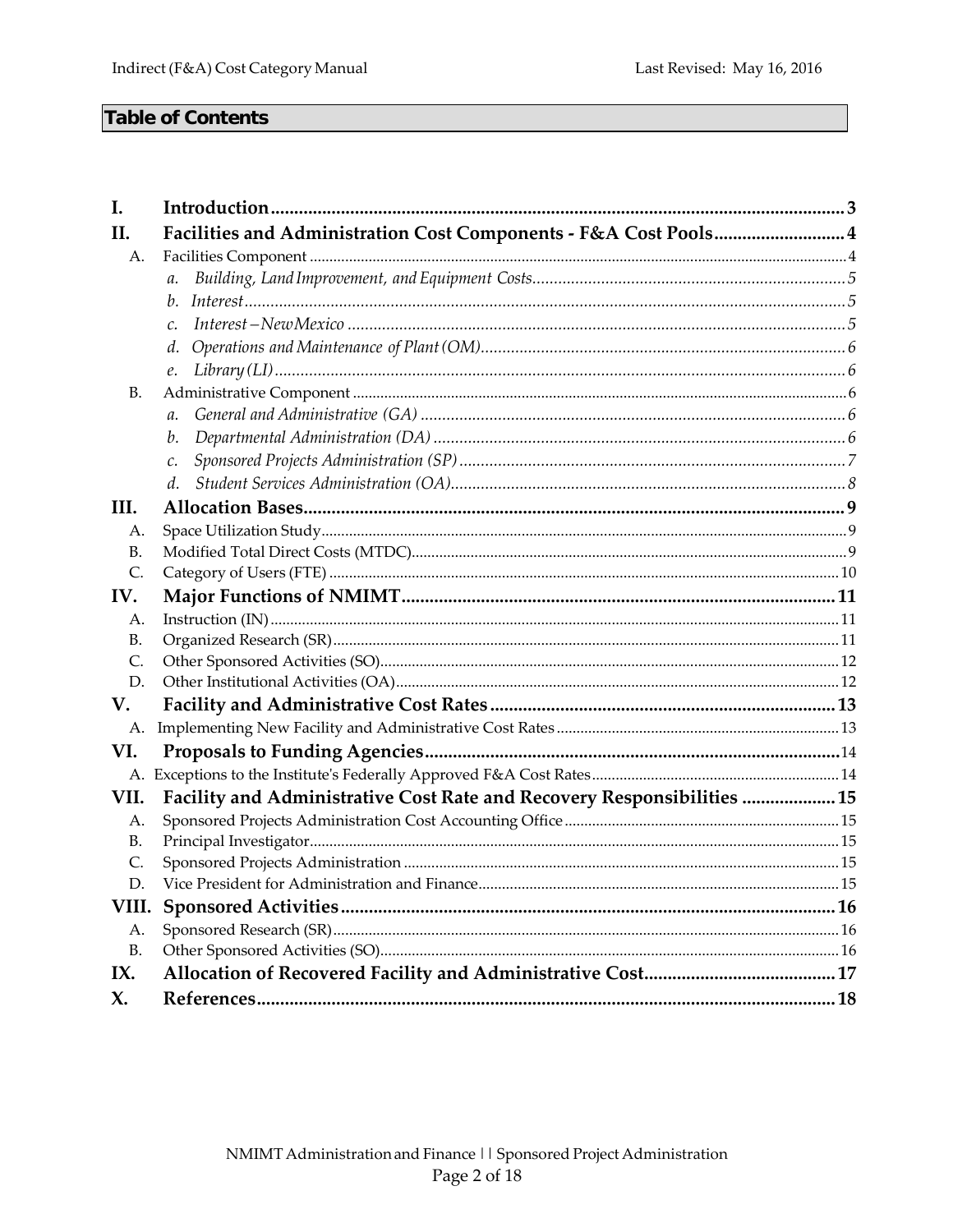#### <span id="page-2-0"></span>**I. Introduction**

Universities and other contractors providing services to the federal government incur direct and indirect costs associated with providing the contracted services. The intent of this manual is to describe the process developed by the federal government to determine the indirect cost recovery for sponsored research, and to describe how to accurately code the transactions that impact this process. The federal government policies, as defined in the Code of Federal Regulations Title 2: Grants and Agreements Part 200 Uniform Administrative Requirements, Cost Principles and Audit Requirements for Federal Awards (herein after Uniform Guidance or UG), are used by universities to establish a formal and negotiated indirect cost rate in order that they be included in any requested external funding. These indirect costs also are referred to as facilities and administration (F&A) costs.

The institute requires recovery of both the direct and F&A costs incurred when performing externally funded research, training, and other sponsored projects or programs. Principal investigators (PIs) must include F&A costs in their proposed budgets for contracts, grants, and any other externally funded award.

Current and past F&A rate agreements are available at the Sponsored Projects Administration website. The rates represent a fraction that then is applied to the modified total direct costs (MTDC) of a sponsored project or program. The **cost category codes** discussed in this document are color coded. Green indicates an **F&A cost pool code**; red indicates a **benefiting function code** that denotes either an F&A rate applied to sponsored projects, or a function that is allocated a portion of F&A costs that the government does not reimburse. (See Section III. B of this document more information about MTDC.)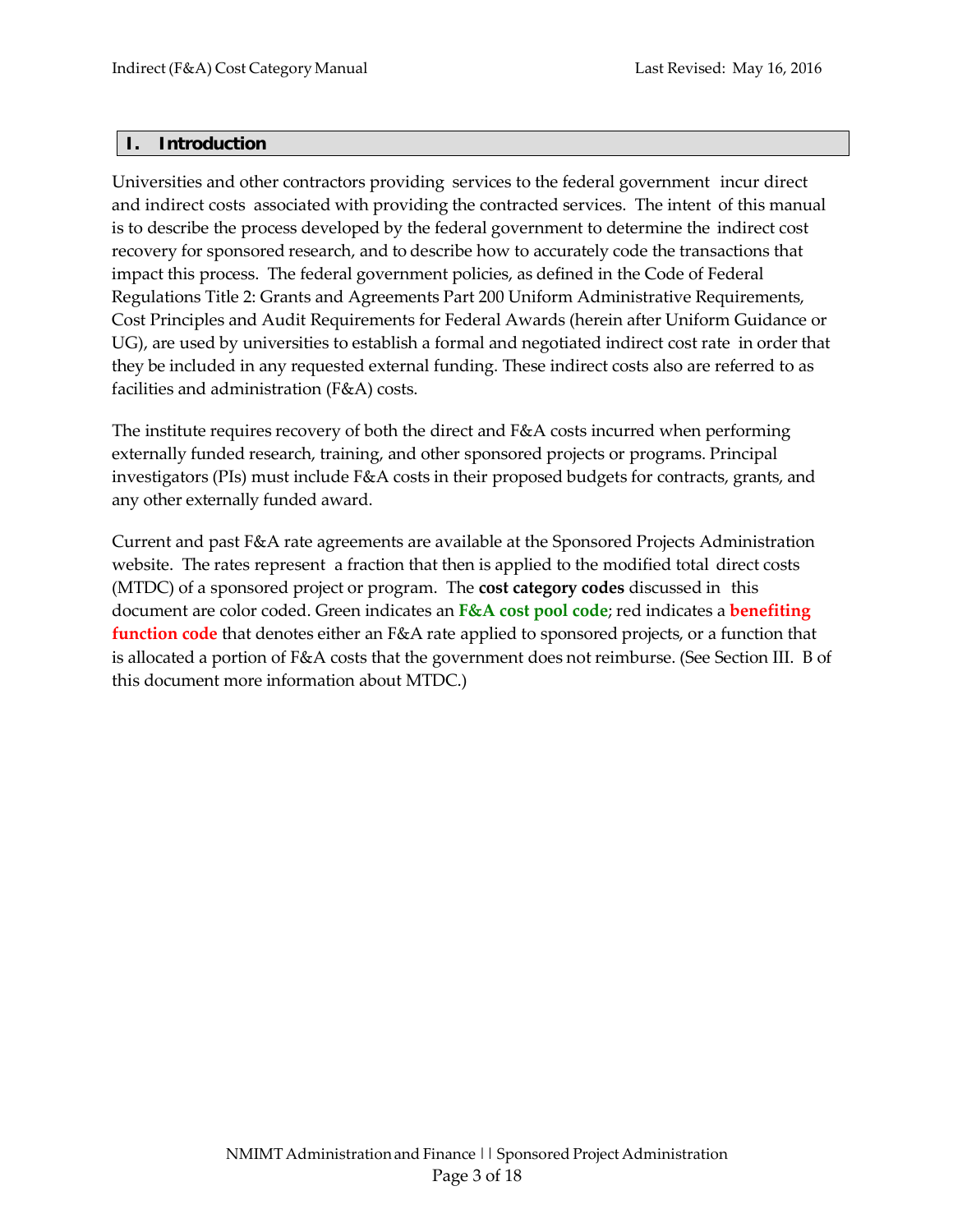#### <span id="page-3-0"></span>**II. Facilities and Administration Cost Components - F&A Cost Pools**

The Uniform Guidance defines F&A (or indirect) costs as "those [costs] that are incurred for common or joint objectives and therefore cannot be identified readily and specifically with a particular sponsored project" (Appendix III to Part 200, paragraph A). Some examples of F&A costs are shown in the following table.

| <b>F&amp;A Cost Category Example</b>                         | <b>Cost Category Code</b> | <b>Allocation Base</b> |
|--------------------------------------------------------------|---------------------------|------------------------|
| Building, equipment and capital improvements<br>depreciation | <b>DE</b>                 | Space Study            |
| Operation and maintenance expenses                           | <b>OM</b>                 | Space Study            |
| General and administrative expenses                          | <b>GA</b>                 | <b>MTDC</b>            |
| Library expenses                                             | LI                        | User/FTE               |
| Departmental administration expenses                         | DA                        | <b>MTDC</b>            |
| Sponsored projects administration expenses                   | <b>SP</b>                 | <b>MTDC</b>            |
| Student services administration expenses                     | <b>OA</b>                 | <b>MTDC</b>            |

**Note:** Examples of F&A costs include, **but are not limited to,** those shown in the table above.

The Sponsored Projects Administration's (SPA) Cost Accounting Office (CAO) is responsible for preparing the F&A cost proposal and submitting it to the cognizant federal agency in accordance with this section. Facilities and administration costs consist of a facilities component and an administrative component. These cost components are divided into the following categories:

- Facilities
	- o Building, land improvement, and equipment costs
	- o Interest
	- o Interest New Mexico
	- o Operations and maintenance of plant (**OM**)
	- o Library expenses (**LI**)
- Administrative
	- o General and administrative (**GA**)
	- o Departmental administration (**DA**)
	- o Sponsored projects administration (**SP**)
	- o Student services administration (**OA**)

The following subsections contain more information about these categories.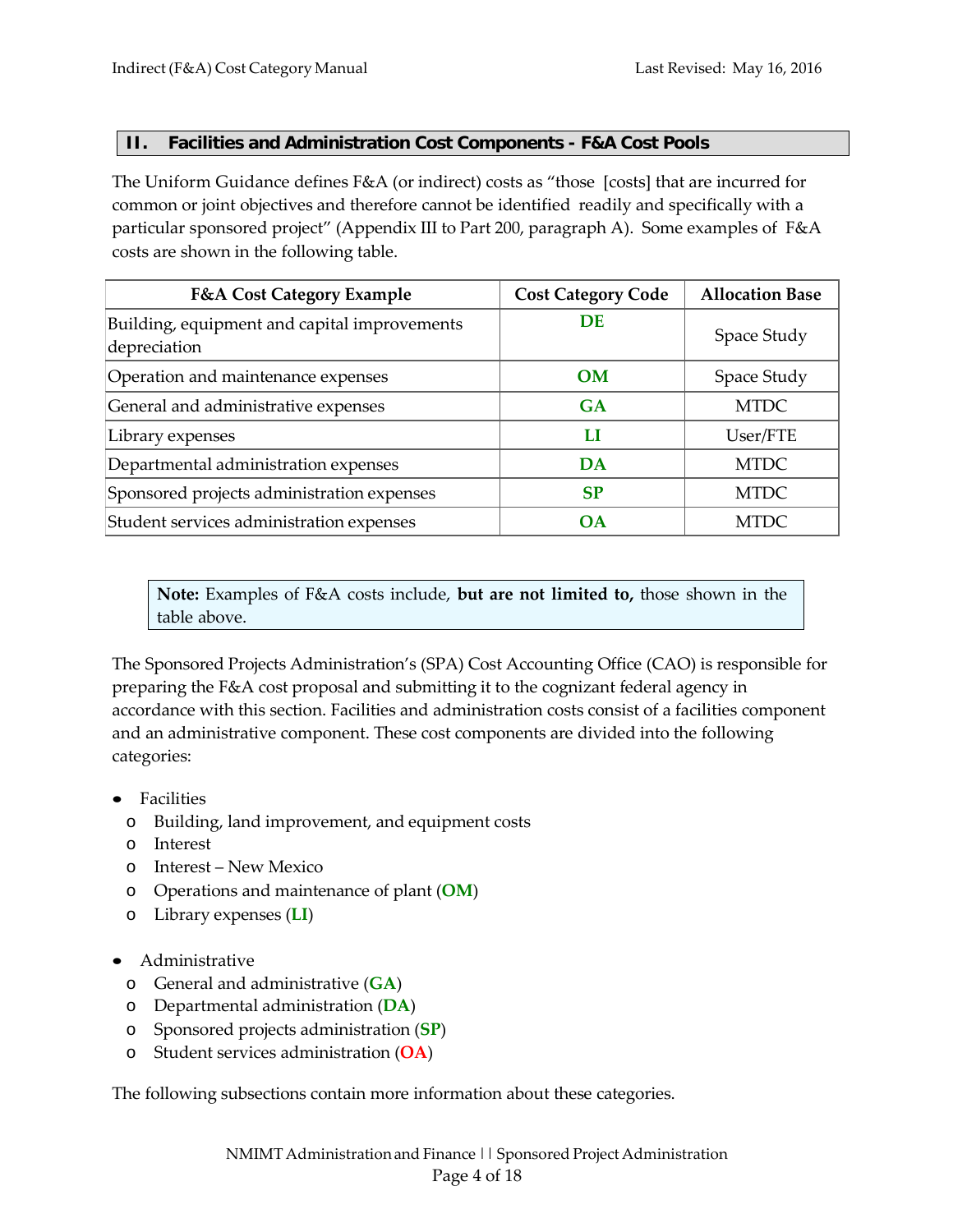# <span id="page-4-0"></span>**A. Facilities Component**

<span id="page-4-1"></span>a. Building, Land Improvement, and Equipment Costs

The expenses under this heading represent a portion of the costs associated with the institution's buildings, capital improvements to land and buildings, and equipment which are computed in accordance with Uniform Guidance Section 200.436.

Because the institute can only recover costs it incurs, equipment that is donated or loaned, or purchased with federal funds, is excluded from the calculation.

**Note:** Equipment is allocated to the same cost categories as the space it occupies, and the space study is performed at least every two years.

Building, capital improvement, and equipment costs are allocated to the appropriate indirect cost pool and major function based on the net assignable square feet (NASF) occupied (see Section III. A, herein and refer to Cost Accounting Office's web site for additional information concerning the space study). Buildings and/or equipment must be in use to qualify. Refer to Uniform Guidance Section 200.436 paragraph (a).

**Note:** A fixed asset does not have to be in use for an entire year to qualify for reimbursement.

# <span id="page-4-2"></span>b. Interest

This category can include interest costs (as defined in 200.449) incurred by the institute for the acquisition of long-lived assets. These costs can be allocated to the appropriate indirect cost pool based on specific benefits gained (Uniform Guidance Appendix III, subsection B(3) ). Universities are entitled to the recovery of interest costs, but at the current time, New Mexico Institute of Mining and Technology (NMIMT) does not include qualifying interest within the proposal process.

## <span id="page-4-3"></span>c. Interest – NewMexico

This category can include interest costs paid by the State of New Mexico on behalf of NMIMT. These costs can be allocated to the appropriate indirect cost pool based on specific benefits gained and may be included in future rate proposals. At the current time, NMIMT does not include this interest within the proposal process.

# <span id="page-4-4"></span>d. Operations and Maintenance of Plant (**OM**)

Operations and maintenance of plant includes costs that have been incurred for the administration, supervision, operation, maintenance, preservation, and protection of NMIMT facilities. Costs include facilities management administration, building and grounds maintenance, vehicle maintenance, campus safety, campus planning, health safety training programs, waste collection and disposal service, environmental health and safety testing, custodial service and utilities including electricity, chilled water, steam, natural gas and water, and the maintenance of the utility and distribution systems for non-auxiliary buildings.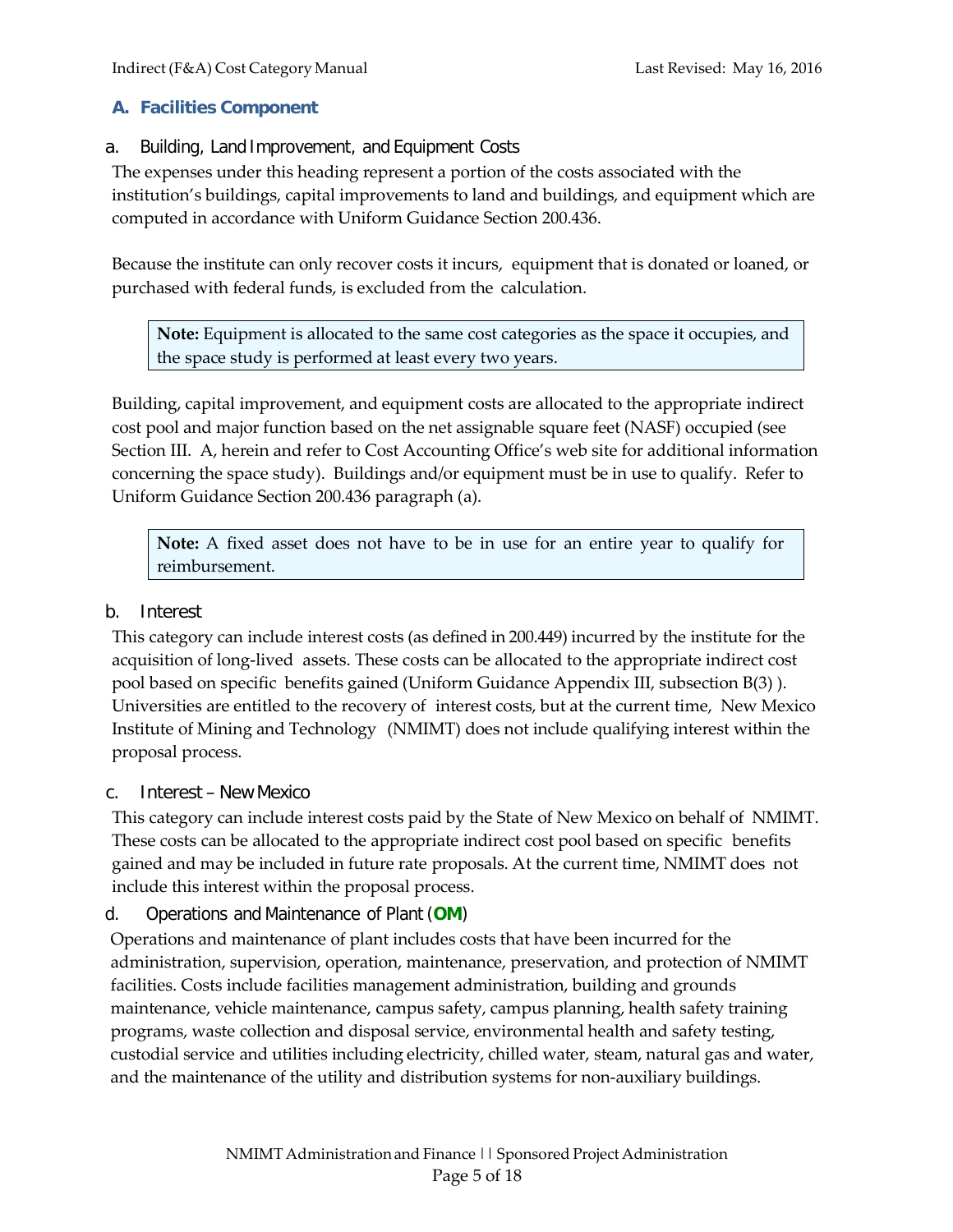The operation and maintenance expense category must also include its allocable share of fringe benefit costs, depreciation and interest costs. These costs are allocated to the appropriate indirect cost pool and major function based on the NASF occupied (UG Appendix III Section  $(B)(4)$ ).

# <span id="page-5-0"></span>e. Library (**LI**)

Library costs include the cost of books and library materials, less any items of library income that qualify as applicable credits under UG Section 200.406 . The library expense category also includes any fringe benefits applicable to the salaries and wages included therein; the appropriate share of general administration and general, operation and maintenance expenses; and applicable depreciation or use allowances. Costs incurred for the purchases of rare books (museum type books) with no value to sponsored agreements should not be allocated in this manner (UG Appendix III Section  $B(8)(a)$ ).

# <span id="page-5-1"></span>**B. Administrative Component**

Facilities and administration costs in the administrative component are allocated based on MTDC as defined in Section III (B)herein.

# <span id="page-5-2"></span>a. General and Administrative (**GA**)

The expenses under this category are those that have been incurred to serve the entire university system and other expenses of a general character which do not solely benefit any major function of the institution, i.e., solely for the benefit of instruction, organized research, other sponsored activities or other institutional activities. This administrative support is provided by the Board of Regents, the President's Office, the Vice President's Office, the Business Office, the Office of Budget and Analysis, the Department of Human Resources, the Purchasing Department, the Post Office, and other administrative service departments. These costs are allocated to the major functions of the university and other facility and administrative cost pools through the step-down process based on modified total costs. (UG Appendix III Section (B)(5)).

# <span id="page-5-3"></span>b. Departmental Administration (**DA**)

Departmental administration costs include costs incurred for administrative and supporting services that benefit common or joint departmental activities or objectives in academic departments and divisions as well as organized research units. Examples include administrative duties, such as serving as department head, or grant and contract proposal preparation, allowed at a rate of 3.6 percent of modified total direct costs, for the solicitation of an external sponsor (UG Appendix III Section (B)(6)) These costs are allocated based on the MTDC of each sponsored activity and instruction.

When charging costs to departmental administration pool, special care is required to ensure that costs incurred **for the same purpose in like circumstances are treated consistently** as either direct or F&A costs. For example, salaries of technical staff, laboratory supplies (e.g., chemicals), telephone toll charges, animals, animal care costs, computer costs, travel costs, specialized shop costs (service centers), etc., must be treated as direct costs wherever identifiable to a particular cost objective.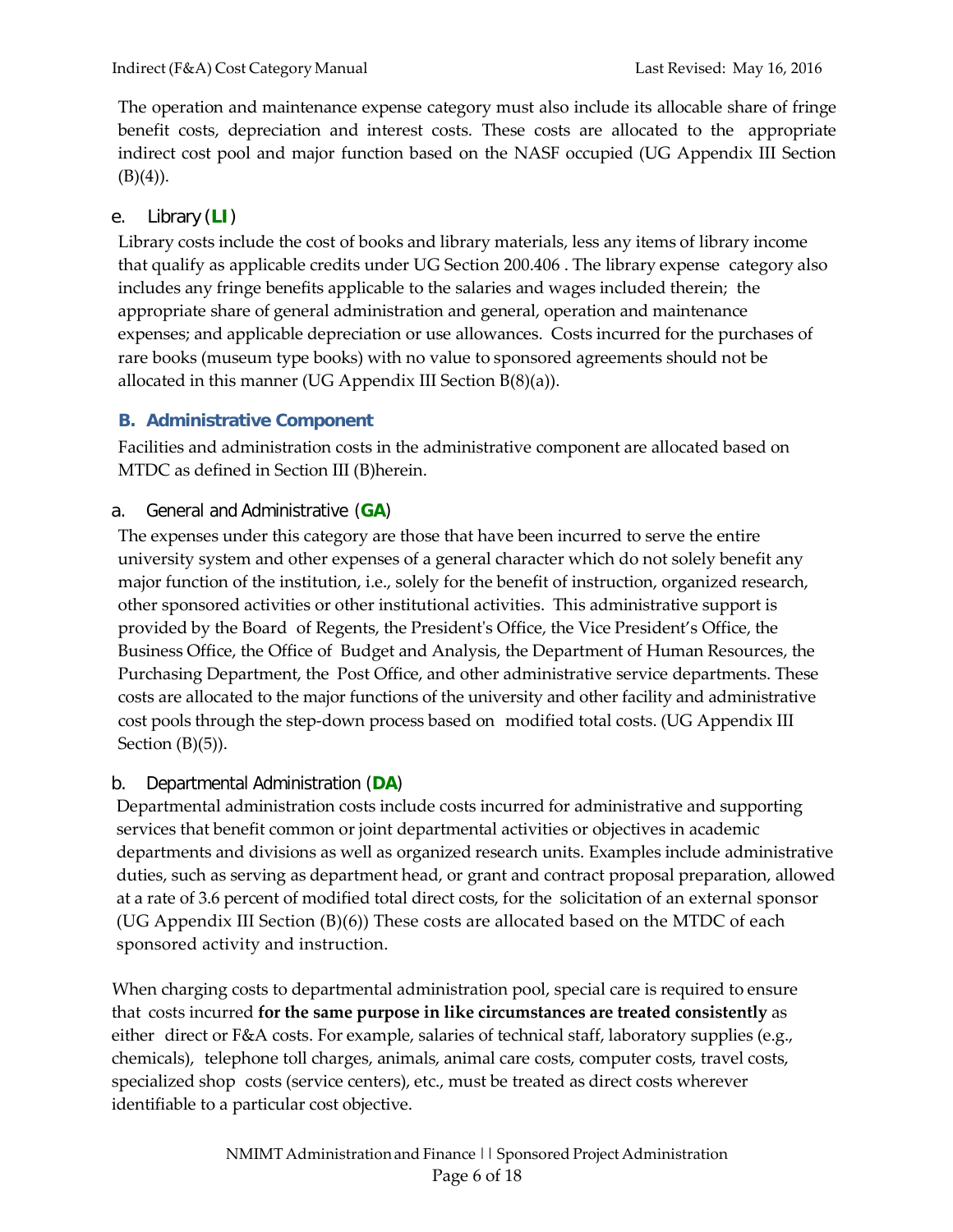These costs may be direct charged through the specific identification of individual costs to benefiting cost objectives or through service centers, as appropriate under the circumstances.

The salaries of administrative and clerical staff are normally treated as F&A costs (Refer to UG Section 200.413(c). However, the direct charging of these costs may be appropriate only if all of the following conditions are met:

- 1) Administrative or clerical services are integral to a project or activity;
- 2) Individuals involved can be specifically identified with the project or activity;
- 3) Such costs are explicitly included in the budget or have the prior written approval of the Federal awarding agency; and
- 4) The costs are not also recovered as indirect costs.

Items such as office supplies, postage, local telephone costs, department travel for administrative purposes, and memberships are normally treated as F&A costs. However, if such items can be identified as solely benefitting a specific grant or contract, they may be direct charged. It is the department's responsibility to maintain audit-ready documentation to support the direct charge.

Salaries and fringe benefits are allowed at a rate of 3.6 percent of MTDC if attributable to the administrative work (including bid and proposal preparation) of faculty (including department heads) and other professional personnel conducting research and/or instruction. This category **does not include** professional business or professional administrative officers. This allowance must be added to the computation of the F&A cost rate for major functions as described in the Uniform Guidance Appendix III, Section C, Determination and Application of indirect (F&A) cost rate or rates; the expenses covered by the allowance are excluded from the departmental administration cost pool. No documentation is required to support this allowance.

Other fringe benefit costs applicable to the salaries and wages incurred for administrative work attributable to administrative functions of the department are allowable as F&A costs, as well as an appropriate share of general administration and general expenses, operation and maintenance expenses, and depreciation and/or use allowances.

Federal agencies may authorize the reimbursement of additional costs for department heads and faculty only in exceptional cases where the institution can demonstrate undue hardship or detriment to project performance. Refer to UG Appendix III, (B)(6)(4)

# c. Sponsored Projects Administration (SP)

Sponsored projects administration costs include costs incurred for the administration of sponsored projects including such functions as preparation and submission of proposals, contract negotiation, fiscal management, financial report preparation, billings and collections. These costs are allocated based on the MTDC for each sponsored activity. Only the Sponsored Projects Administration (SPA) and Research & Economic Development (R&ED) should have any activity under this F&A pool.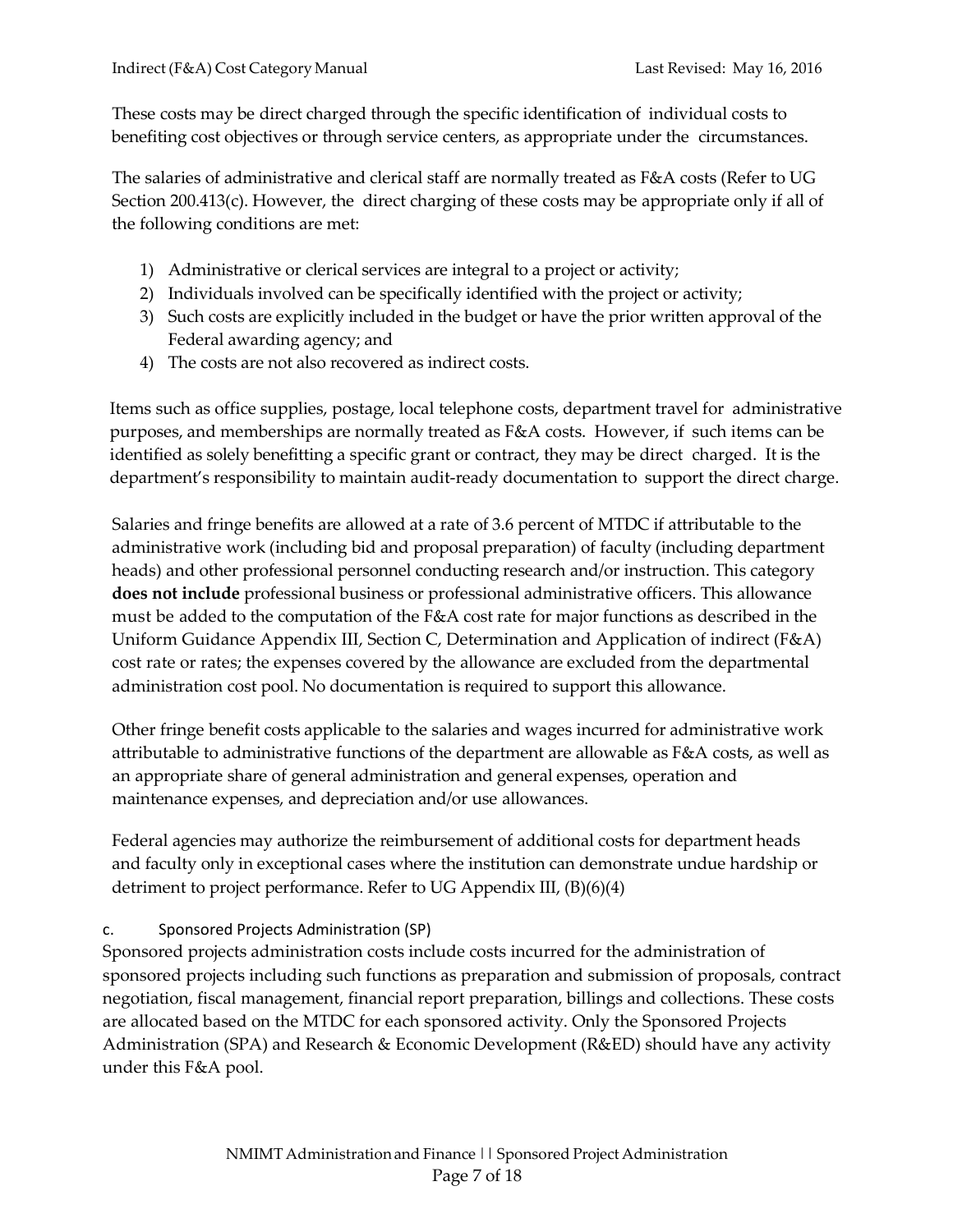# <span id="page-7-0"></span>d. Student Services Administration (**OA**)

Student services administrative costs include costs incurred for the administration of student affairs and for services to students, including expenses of activities such as deans of students, admissions, registrar, counseling and placement services, student advisers, student health, catalogs, commencements and convocations. These costs are allocated to the instruction function.

However, since the institute does not calculate an instruction rate, these costs are currently coded to Other Institute Activity (OA). The result is the same because sponsored projects are not charged indirect cost under either category; in both cases, the expenses are never captured and allocated through the F&A process.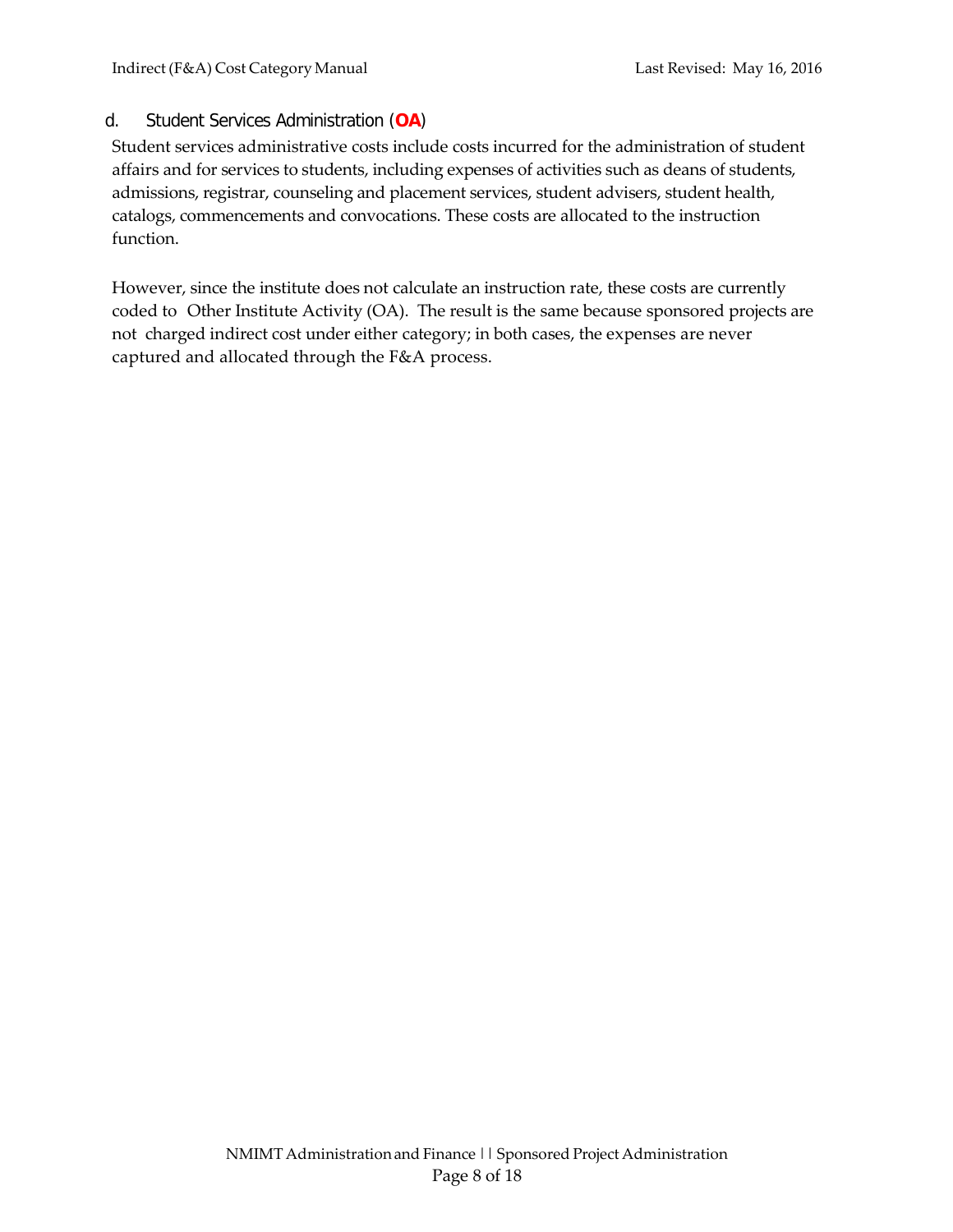#### <span id="page-8-0"></span>**III. Allocation Bases**

#### <span id="page-8-1"></span>**A. Space Utilization Study**

The space utilization study is conducted no less often than every two years and is an essential component in formulating Tech's F&A cost rate. The expenditures in the various cost pools and major functions are increased by the allocation of facilities cost, which is based on the results of the space study.

Space is allocated on the basis of NASF, which is defined as the amount of usable square feet of space (excluding common areas such as hallways, stairwells, utility closets, and restrooms). Space is determined according to the users on a room or whole-building basis and coded to the cost categories in the following ways:

- Single-function buildings and capital improvements or equipment used in such buildings are allocated to the benefiting function.
- Multiple-function buildings and capital improvements or equipment used in such buildings are allocated to individual functions on the basis of NASF.
- Joint use of buildings, capital improvements, or equipment by more than one function relating to space is allocated to benefiting functions on the basis of the salaries and wages of the benefiting major functions.
- The use of the word "function" in the above descriptions applies to how the assets are used. It should not be confused with the term "major functions," which comprise the four denominator categories, as defined in the Uniform Guidance as Instruction, Organized Research, Other Sponsored Activities, and Other Institutional Activities.

## <span id="page-8-2"></span>**B. Modified Total Direct Costs (MTDC)**

Modified total direct costs are used as the allocation base for the following F&A pools: General Administration and General Expenses (GA), Departmental Administration (DA) and Sponsored Projects Administration (SP).

Modified total direct costs are equal to the total direct costs, less the following:

- Capital expenditures: buildings (including alterations and renovations) and equipment items costing \$5,000 or more with a useful life of more than one year;
- The portion of each subcontract greater than \$25,000;
- Rental costs of off-campus space; and
- Student tuition remission, scholarships and fellowships.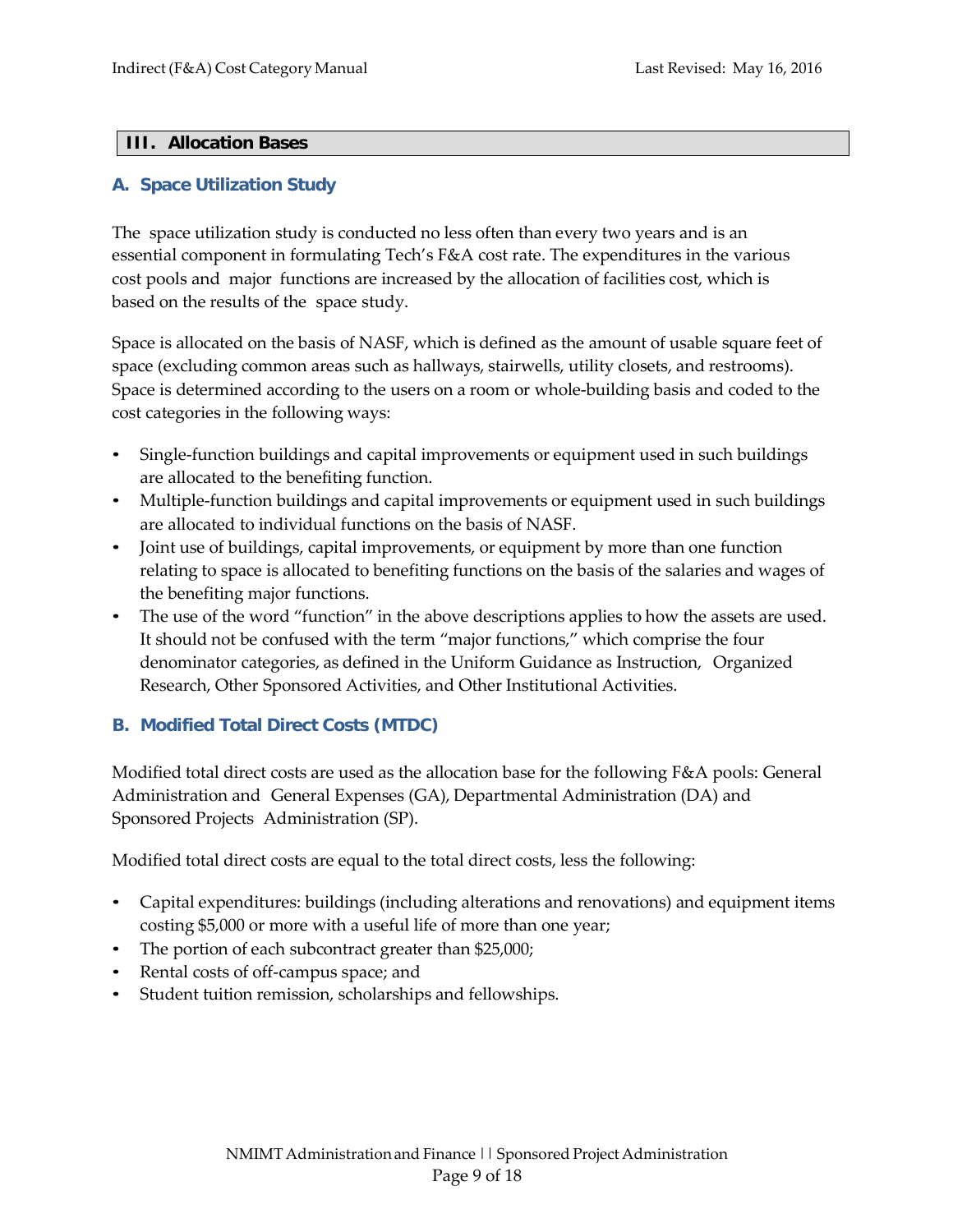# <span id="page-9-0"></span>**C. Category of Users (FTE)**

The Library (LI) cost pool is allocated first on the basis of the full-time equivalents (FTEs) of primary categories of users (i.e., students, professional employees, and other users). Each category is then further allocated to one or more of the major functions.

The amount in the student category is subsequently assigned to the instruction function (IN).

The amount in the professional employee category is assigned to the major functions in proportion to the salaries and wages of all faculty members and other professional employees applicable to those functions.

The amount in the other user category must be assigned to the other institutional activities function of the university. The institute's library materials are limited to science and technology and thus do not draw interest from the Socorro community.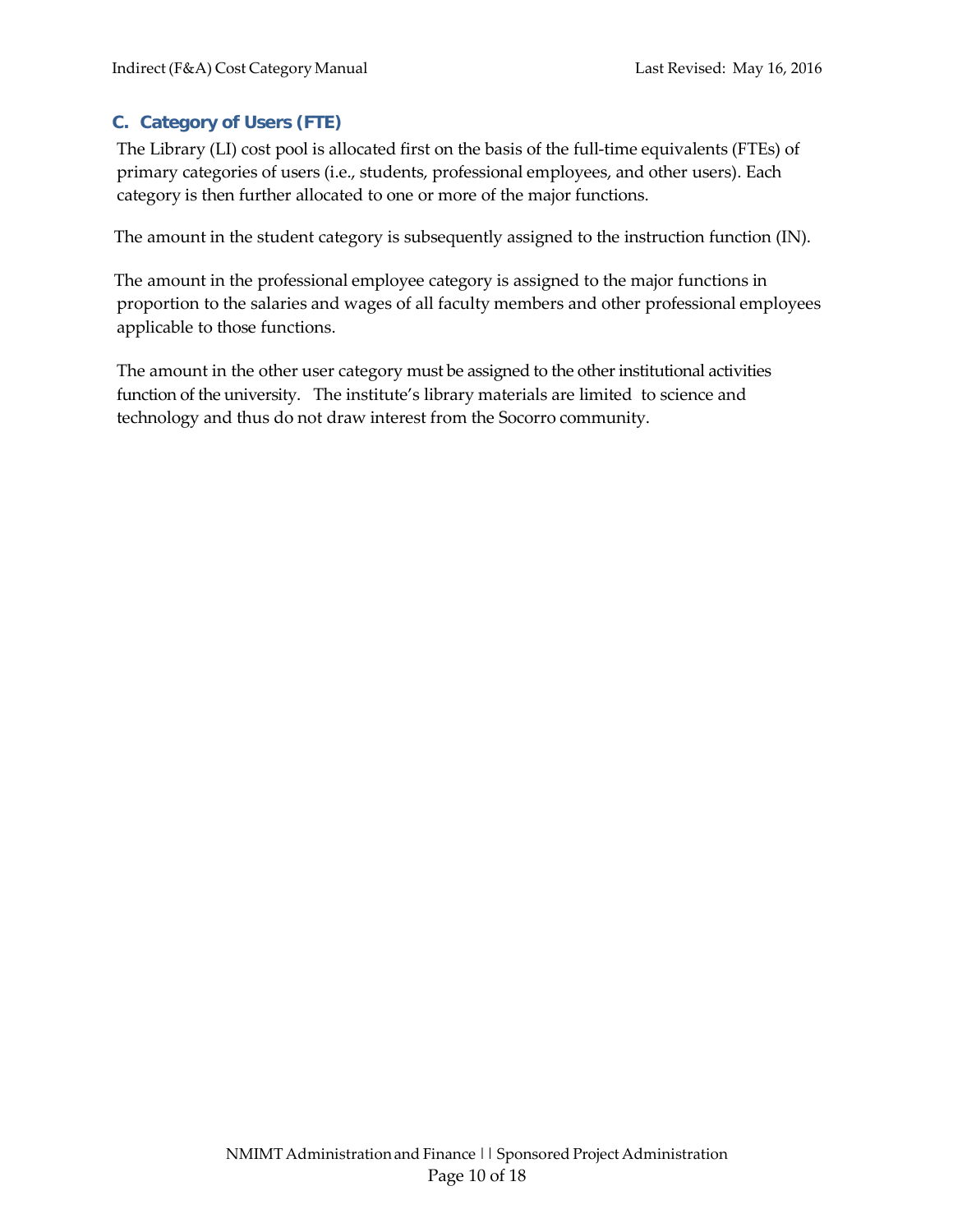#### <span id="page-10-0"></span>**IV. Major Functions of NMIMT**

Major functions consist of Instruction (IN), Organized Research (SR), Other Sponsored Activities (SO), and Other Institutional Activities (OA). These functions are also referred to as direct cost pools because they receive allocations from the F&A cost pools. The allocated amounts represent the numerator of the fraction that forms the rate structure for indirect cost recovery. The MTDC of the direct costs charged to the major functions become the **denominator** of the fraction that forms the rate structure for indirect cost recovery.

## <span id="page-10-1"></span>**A. Instruction (IN)**

Instruction costs include all teaching and training activities of an institution. Except for research training separately budgeted for and classified as sponsored projects, this term includes all teaching and training activities—whether they are offered for credits toward a degree or certificate or on a non-credit basis, and whether they are offered through regular academic departments or separate divisions, such as a summer school division or an extension division.

Departmental research is also considered part of instruction. Departmental research is funded from budgets that are not restricted to a specific project which includes, but is not limited to, bridge funding for researchers in between research projects and start-up funding. It does not include research activities that meet the definition of Organized Research, below. Refer to UG, Appendix III, Section  $(A)(1)(a)(2)$ .

#### <span id="page-10-2"></span>**B. Organized Research (SR)**

Organized research means all research and development activities of an institution that are separately budgeted and accounted for. These are projects that require a proposal or other application to obtain funding, have a defined scope of work associated with the project, anticipate a "deliverable" result and may require that periodic financial and progress reports be submitted to the sponsor. UG Appendix III, Section (A)(1)(b)(1) It includes:

- Research and development, meaning all research activities, both basic and applied, and all development activities that are supported at universities. "Research" is defined as a systematic study directed toward fuller scientific knowledge or understanding of the subject studied. "Development" is the systematic use of knowledge and understanding gained from research directed toward the production of useful materials, devices, systems, or methods, including design and development of prototypes and processes. The term research also includes activities involving the training of individuals in research techniques where such activities utilize the same facilities as other research and development activities and where such activities are not included in the instruction function. Refer to Uniform Guidance 200.87.
- Research can also be described as pursuing new knowledge, understanding existing knowledge or testing/proving existing knowledge.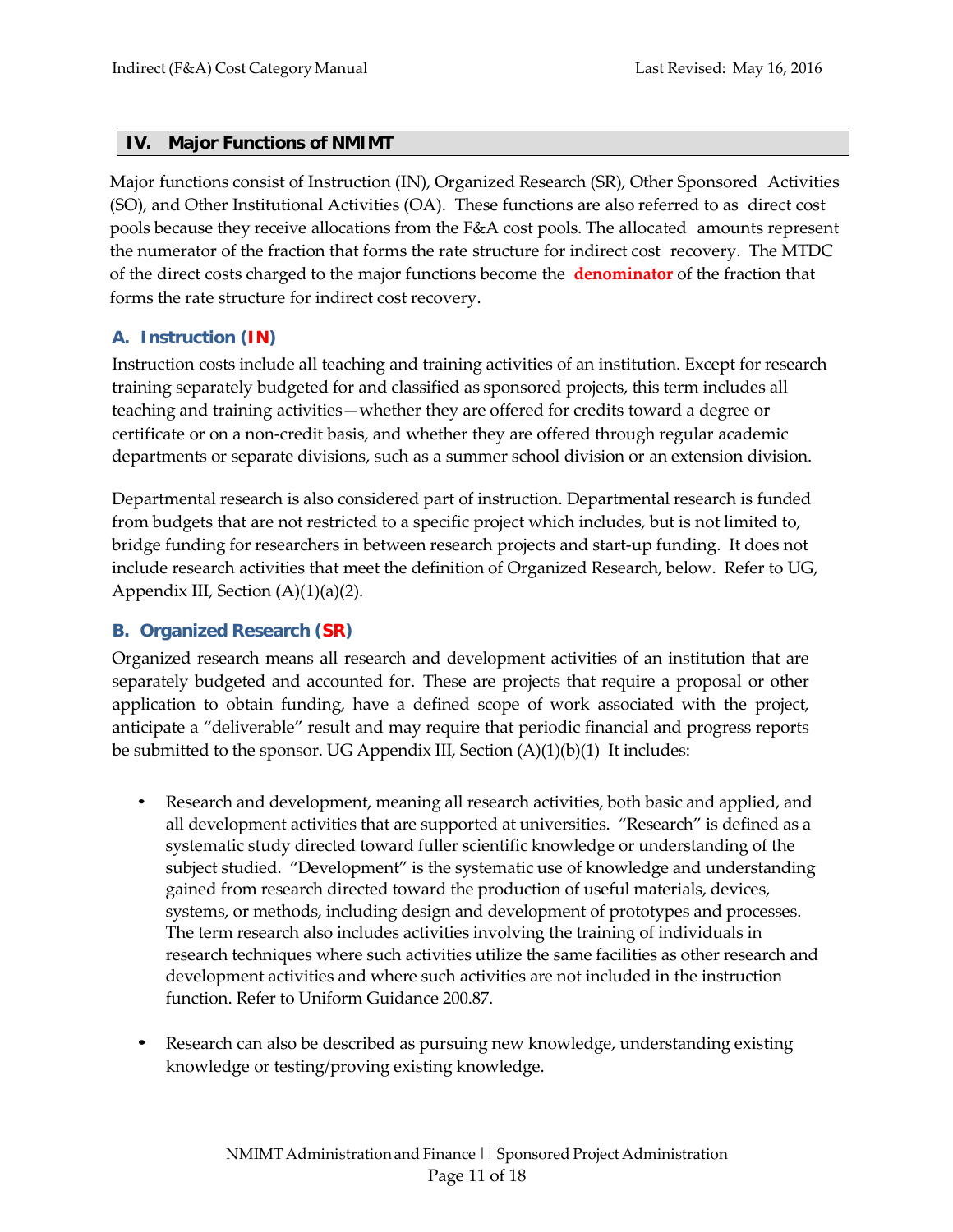- University research projects funded with institute funds, which are separately budgeted, administered, and accounted for by R&ED (e.g., the Geophysical Research Center).
- Research cost sharing, which is defined as cost sharing related to organized research projects. This activity does **not** include voluntary uncommitted cost sharing (VUCS) expenses. However, space used for VUCS should be coded to SR. The government allows for facility cost recovery for VUCS since the cost share was not required or proposed as an inducement for award. Expenses – No; Space – Yes.

# <span id="page-11-0"></span>**C. Other Sponsored Activities (SO)**

These activities encompass programs and projects financed by federal and nonfederal agencies and organizations that involve the performance of work other than instruction and organized research. Examples of other sponsored activities include sponsored training grants, public service projects, and public service conferences. Sponsored training refers to specific instructional or training activities established by grant, contract, or cooperative agreement.

When any of these activities are undertaken by the institution without outside support, they may be classified as other institutional activities (UG Appendix III, Section  $(A)(1)(c)$ )

# <span id="page-11-1"></span>**D. Other Institutional Activities (OA)**

These activities include auxiliary enterprises, such as the operations of residence halls, dining halls, student unions, intercollegiate and intramural athletics, bookstores, faculty housing, student apartments, guest houses, theaters, public museums, community relations and development, and other similar auxiliary enterprises.

Currently the cost category also includes student-related activities, such as counseling and career guidance, student advising, student publications, financial aid, admissions, registrar, student health services, and commencement. These student-related activities are considered Student Administration and Services (UG Appendix III, Section (B)(9)). In the Space Study, space for Student Administration and Services should be coded (SS). That coding will be added to OA for F&A purposes.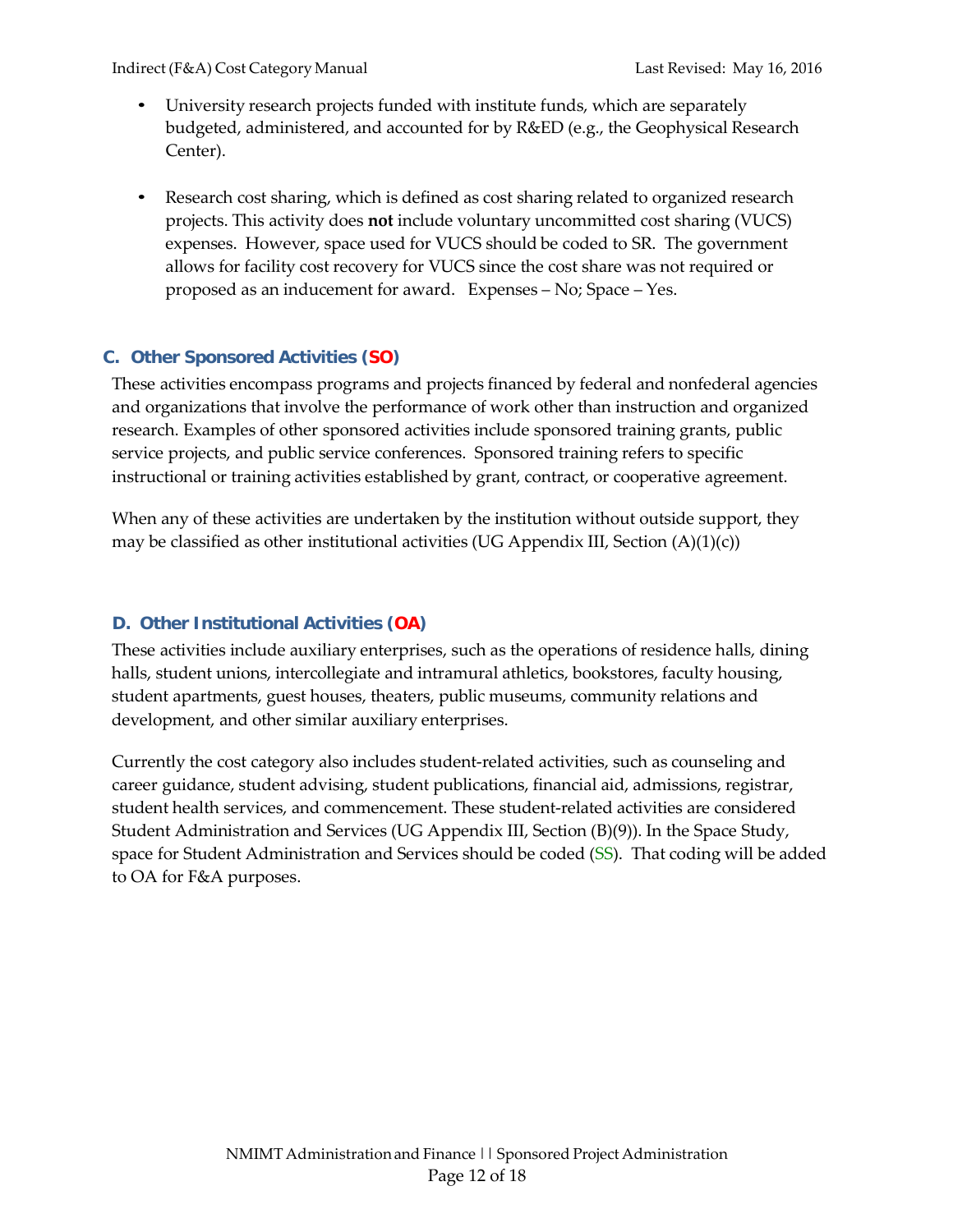#### <span id="page-12-0"></span>**V. Facility and Administrative Cost Rates**

The institute's Cost Accounting Office calculates on- and off-campus facility and administrative cost rates for each type of sponsored activity using actual costs incurred. Separate on- and offcampus rates are calculated for EMRTC as well as a facility support rate for use of the testing range.

Off-campus is defined as effort performed in a facility not owned or operated by the institution. Grants or contracts cannot have both an on-campus and an off-campus rate on the same award.

NMIMT uses off-campus rates for sponsored projects that are conducted (1) in leased facilities where space related costs, e.g. rent, utilities and maintenance, are charged directly to the project, or (2) in facilities made available at no cost to the project by another university of by a non-University organization, or (3) away from NMIMT over an uninterrupted period in excess of ninety (90) days.

The CAO must submit detailed calculations and proposed rates to NMIMT's cognizant federal agency (the Office of Naval Research [ONR], as of this writing) for review and approval. The federal agency and the Senior Staff Accountant, working on behalf of the institute under the direction of the Director of Sponsored Projects, negotiates and agrees on a rate and applicable time period. These rates are also applicable to non-federally sponsored programs. The institute's federally approved facility and administrative cost rates for sponsored projects and programs are available on Tech's website.

## <span id="page-12-1"></span>**A. Implementing New Facility and Administrative Cost Rates**

When new facility and administrative cost rates are approved, SPA negotiates amendments with funding agencies to modify ongoing contracts, grants, and other agreements to reflect the new rates. Amendments are **not negotiated** when:

- The old rate remains fixed during the award, or
- The use of new rates is automatically authorized by contract, grant, and other agreement provisions.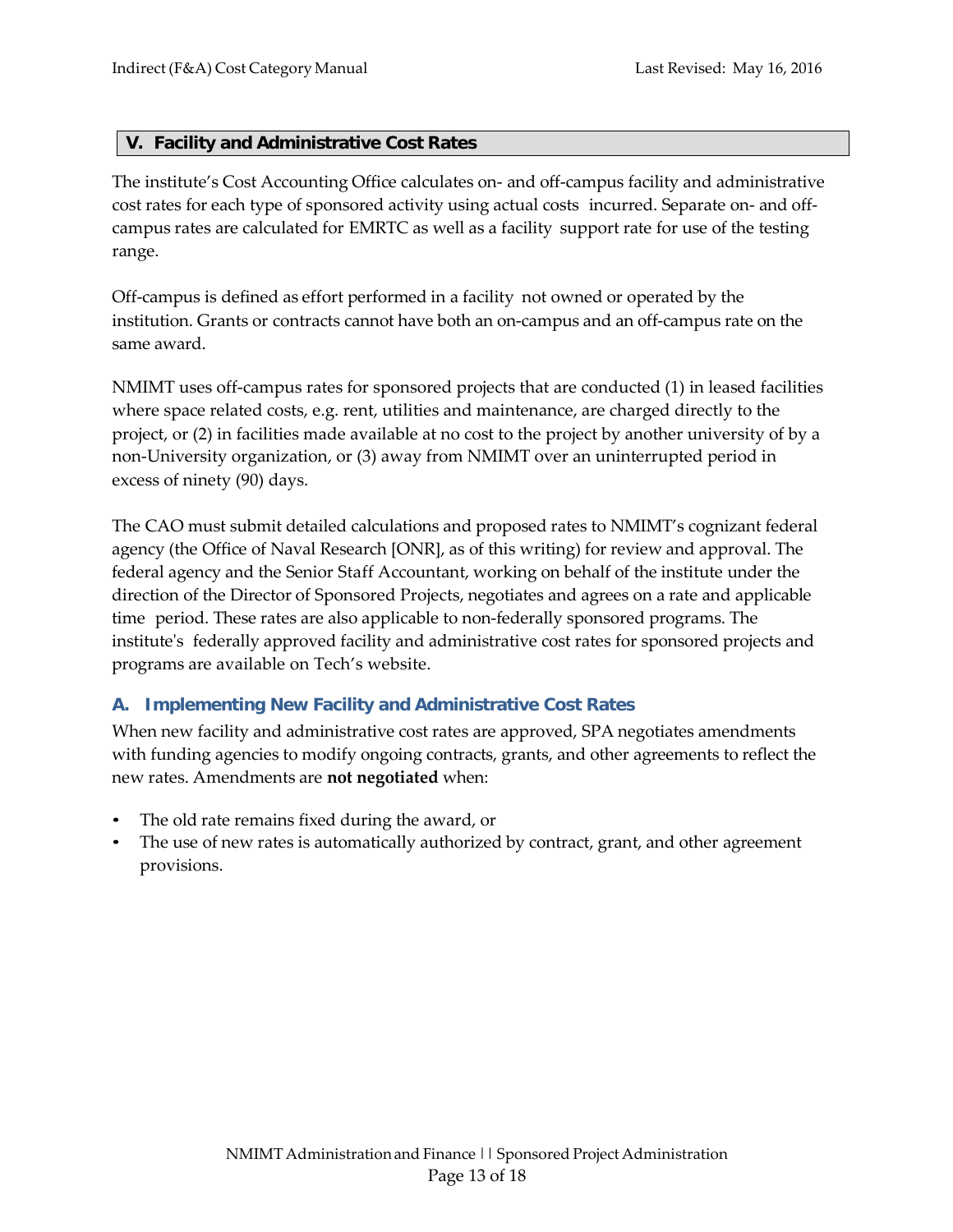#### <span id="page-13-0"></span>**VI. Proposals to Funding Agencies**

Proposals submitted to federal and nonfederal agencies must include facilities and administration costs as generated using the rates available on NMIMT's website.

### <span id="page-13-1"></span>**A. Exceptions to the Institute's Federally Approved F&A Cost Rates**

Some sponsors may possess published guidelines prohibiting or limiting the recovery of F&A costs. If the chairperson, dean, and/or director consider the program desirable, the Vice President of Administration and Finance may approve the use of a lower rate or amount. To request approval, the PI must include justification with the completed proposal routing sheet. He or she must immediately report to SPA any objection, refusal, or undue delay by a sponsor to recognize and/or incorporate the federally approved F&A cost rates.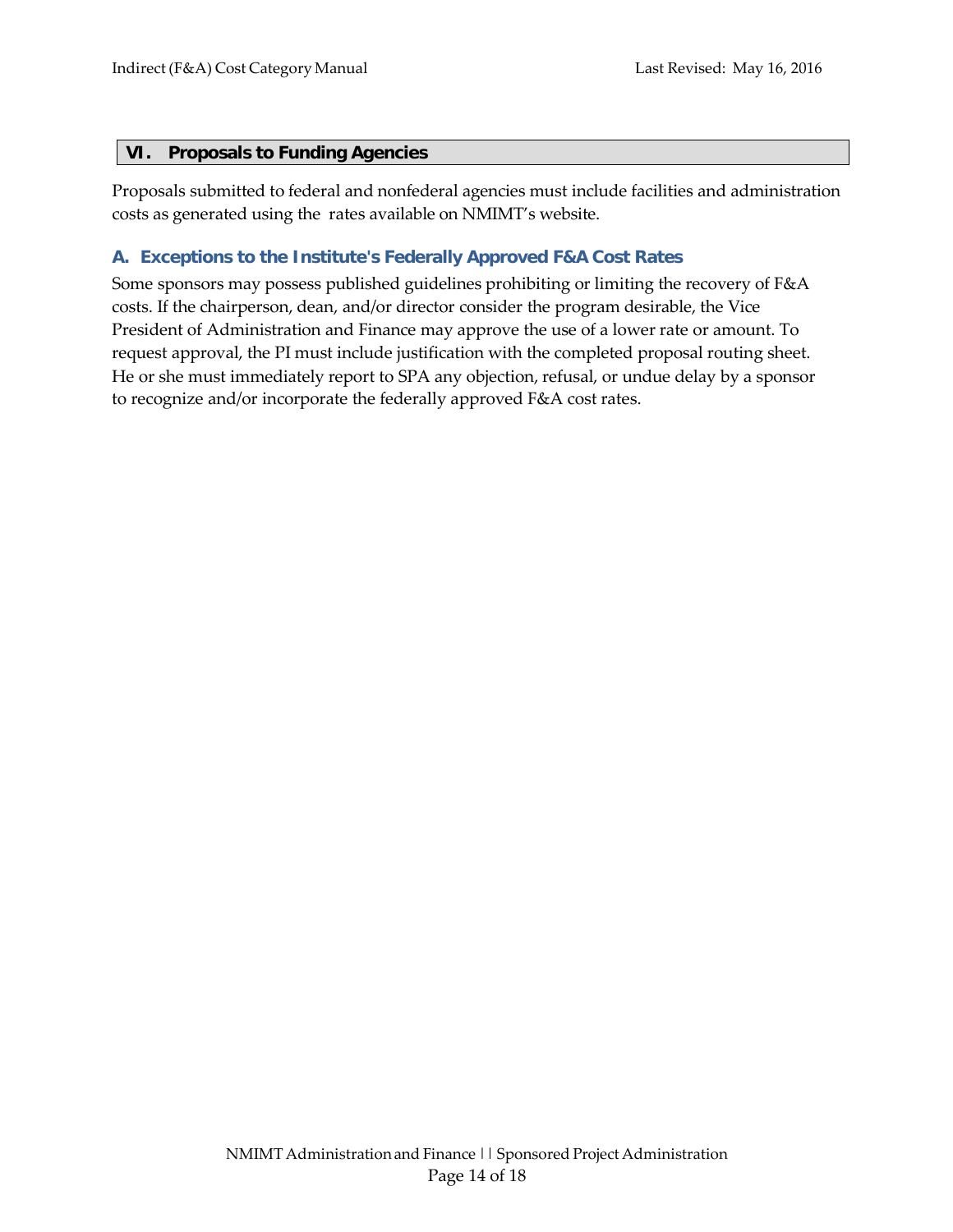#### <span id="page-14-0"></span>**VII. Facility and Administrative Cost Rate and Recovery Responsibilities**

#### <span id="page-14-1"></span>**A. Sponsored Projects Administration Cost Accounting Office**

The SPA CAO is responsible for:

- Conducting the space survey with the campus-wide cooperation of NMIMT personnel most familiar with functional use of the space,
- Processing and collecting Personnel Activity Reports (PARs),
- Preparing the F&A actual study to compare with the proposed and approved rates for the same fiscal year. Any difference between proposed and actual rates forms the basis of a carry-forward adjustment in future rate years.
- Preparing the F&A cost rate proposal for the next fiscal year,
- Negotiating the F&A cost rates with the cognizant federal agency which includes liquidating carry-forward adjustments from prior years,
- Distributing the approved rate agreement to the campus, and
- Acting as liaison with federal, and in some cases nonfederal, auditors.

## <span id="page-14-2"></span>**B. Principal Investigator**

Each PI is responsible for including F&A costs at the institute's approved rate (listed o[n](http://www.nmt.edu/sponsored-project-administration/policies-and-procedures)) [http://www.nmt.edu/sponsored-project-administration/policies-and-procedures\)](http://www.nmt.edu/sponsored-project-administration/policies-and-procedures)) in each proposal for external funding. All exceptions must be approved per Section VI.A, herein.

## <span id="page-14-3"></span>**C. Sponsored Projects Administration**

The Sponsored Projects Administration is responsible for:

- Providing information to PIs about F&A cost rates and policies,
- Reviewing and approving proposals and awards to ensure the inclusion of  $F&A$  cost rates,
- Calculating, recording, and billing facilities and administration costs at the approved rates, and
- Reviewing contract and grant awards when F&A cost rates change to determine whether the awards should be amended.

## <span id="page-14-4"></span>**D. Vice President for Administration and Finance**

The Vice President for Administration and Finance is responsible for:

- Reviewing and signing certifications for F&A cost rate proposals,
- Determining the allocation of recovered F&A costs, and
- Approving any exceptions to federally approved F&A cost rates.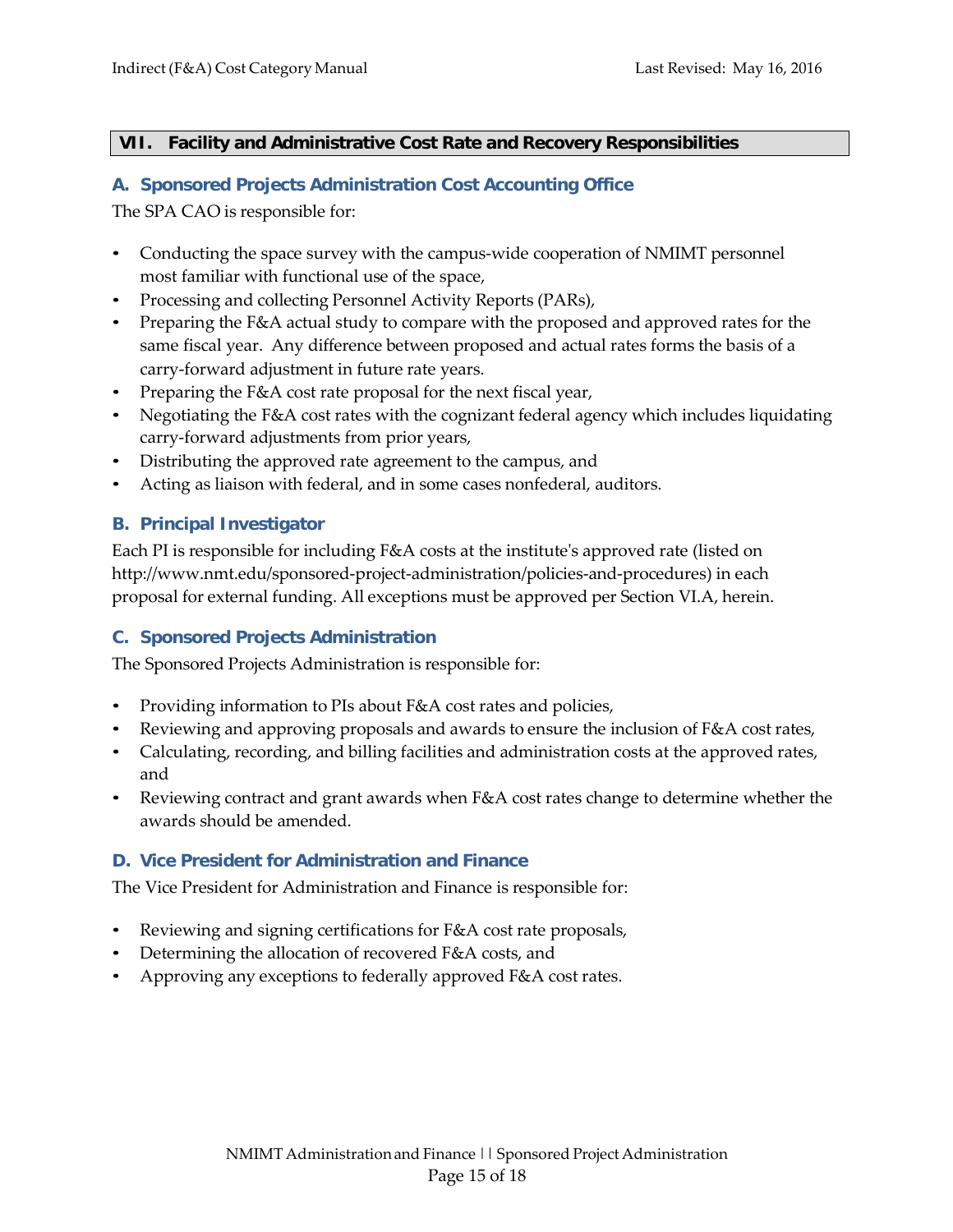#### <span id="page-15-0"></span>**VIII. Sponsored Activities**

There are different F&A cost rates associated with each type of sponsored activity listed below.

#### <span id="page-15-1"></span>**A. Sponsored Research (SR)**

Sponsored research consists of all research activities funded by grants, cooperative agreements, or contracts from federal or nonfederal sponsors. Examples include, but are not limited to, the following:

- Awards in support of basic and applied research,
- Research training grants, and
- Faculty career awards to support the faculty's general research efforts.

## <span id="page-15-2"></span>**B. Other Sponsored Activities (SO)**

Other sponsored activities (generally referred to as public service) are programs and projects funded by grants, cooperative agreements, or contracts from federal and nonfederal sponsors, which involve the performance of work other than sponsored instruction or sponsored research. Examples include, but are not limited to, the following:

- Support for conferences, seminars, or workshops,
- Library projects, such as cataloging or establishing library databases,
- Technical assistance projects,
- Information compilation or dissemination, and
- Projects in support of the institute's public service activities.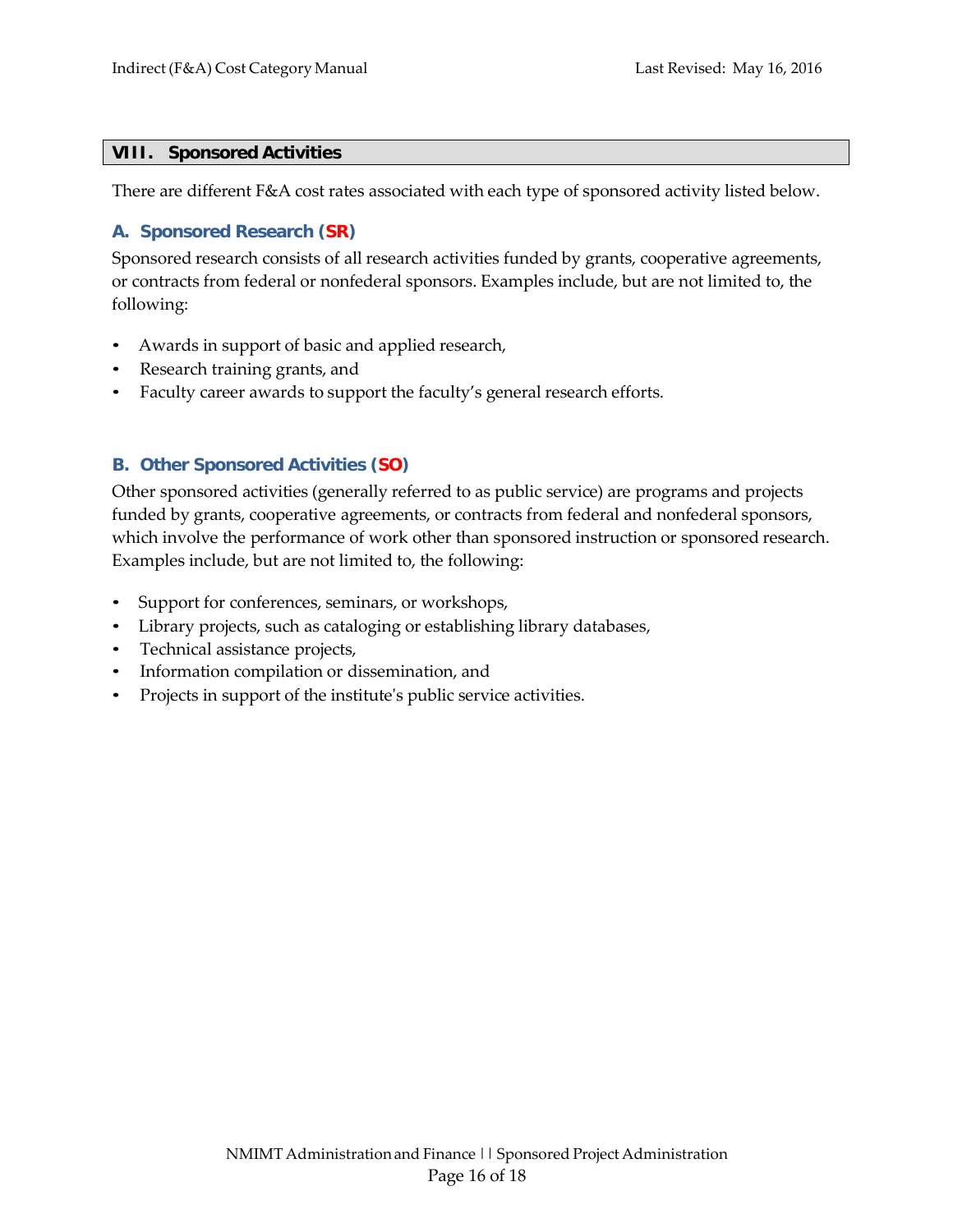#### <span id="page-16-0"></span>**IX. Allocation of Recovered Facility and Administrative Cost**

Costs that benefit externally funded research projects occur first, and then the recovery process starts. The recovery process includes an extensive audit of **actual** incurred and recorded expenses by the Defense Contract Audit Agency (DCAA) and rate recovery negotiation between the institute and the Office of Naval Research (ONR). **Because this process involves the recovery of costs already experienced, the federal government does not dictate how the recovered funds may be used.**

Revenue resulting from the recovery of F&A costs allowed on sponsored research projects is recognized by NMIMT as "unrestricted" income. The institute's objective is to maximize the use of this source of revenue for the benefit of the institute's research mission and infrastructure requirements. The President and Vice President for Administration and Finance are responsible for the overall allocation plan for facility and administrative cost recovery revenue.